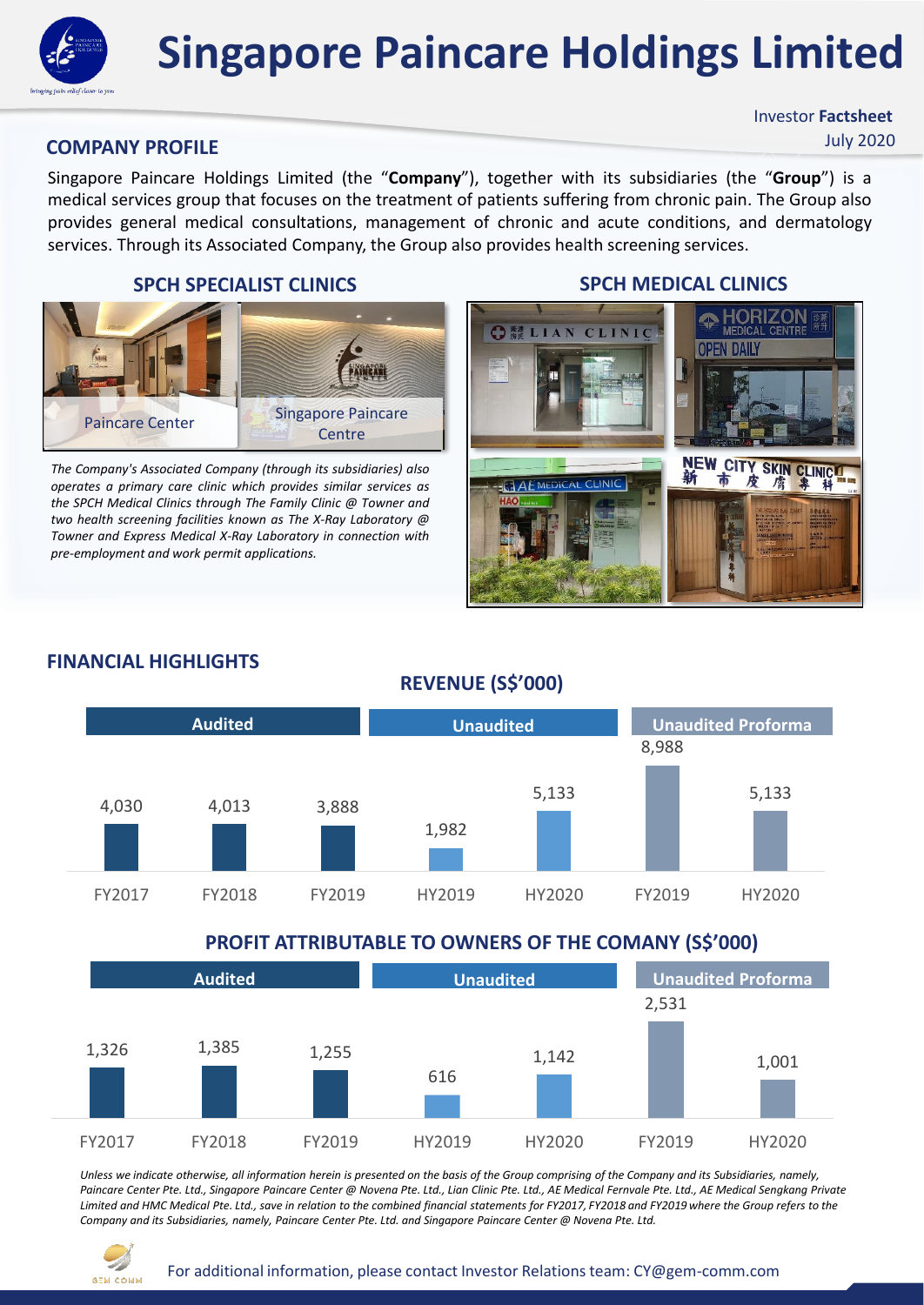**Singapore Paincare Holdings Limited**



#### **INVESTMENT MERITS**

#### **A medical services group at the forefront of providing accessible pain care treatment in Singapore and providing alternative non-surgical treatment solutions for chronic pain patients**

• Focused on providing pain care treatments by either removing pain generators and/or interrupting pain signals through, among others, minimally invasive procedures and specialised injections thereby bridging the gap between using open surgery which may entail higher risks and longer recovery periods, and conservative physical therapies which may not be as immediately effective, to treat pain.

#### **The Group believes it is able to uphold patient care and outcome satisfaction through regular training, stringent management and clinical standards**

- SPCH medical practitioners have undergone in aggregate approximately 180 hours, of initial training with Dr Bernard Lee, the Executive Director and Chief Executive Officer of the Group, in order to carry out certain pain care services
- The SPCH medical practitioners continue to be involved at the relevant clinics in the Group's management meetings, performance and strategy reviews and related executive-level discussions to ensure that the Group can maintain the requisite levels of patient care and outcome satisfaction.

#### **A team of qualified, experienced and committed medical practitioners**

• The Group's executive directors, Dr Bernard Lee and Dr Jeffrey Loh collectively have more than 35 years of experience in the medical industry, and the SPCH medical practitioners have approximately between 12 to 28 years of experience in the medical industry as well. The Group's clinics have also been in operation for between four to twenty years.

#### **The Group believes that long-term healthcare trends are favourable to the business**

- With Singapore's ageing population, it is expected that there will be an increase in chronic ailments of which pain may be a symptom.
- As the Group provides pain care services which are not readily available in the region, and the SPCH Specialist Clinics are located in prominent medical medical centres in Singapore with central locations, the Group believes it is well-positioned to tap on the increasing long-term demand for medical tourism in Singapore.

#### **BUSINESS STRATEGIES AND FUTURE PLANS**